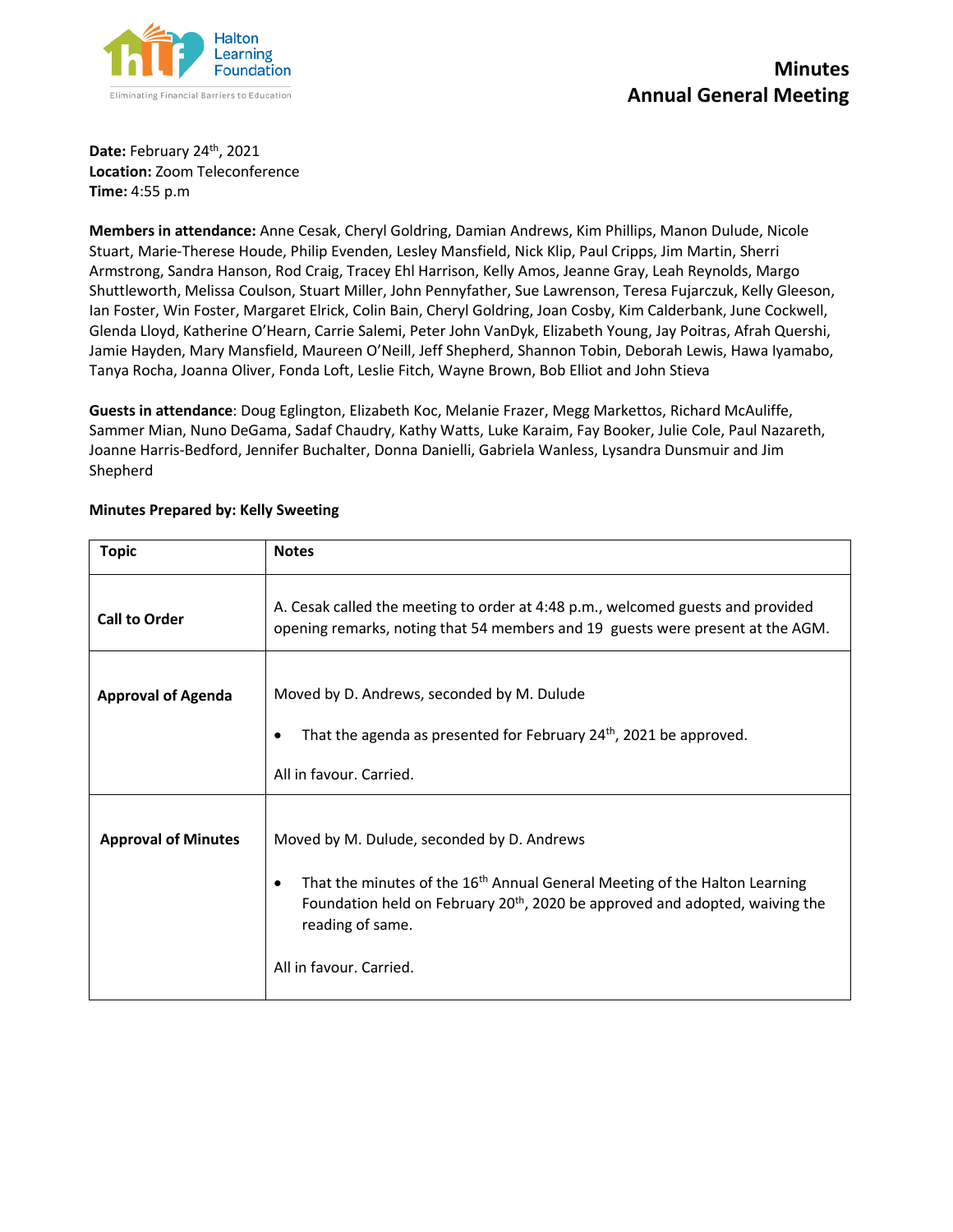

| <b>Review of Audited</b><br><b>Financial Statements</b>                   | Melissa Coulson of the public accounting firm Melissa Coulson, CPA, CA presented<br>the Audited Financial Statements for the year ending August 31 <sup>st</sup> , 2020.<br>Moved by D. Andrews, seconded by K. Phillips<br>That the Audited Financial Statements of the Halton Learning Foundation for the<br>٠<br>year ended August 31 <sup>st</sup> , 2020 be approved and accepted as presented.<br>All in favour. Carried.                                                                                                                             |
|---------------------------------------------------------------------------|-------------------------------------------------------------------------------------------------------------------------------------------------------------------------------------------------------------------------------------------------------------------------------------------------------------------------------------------------------------------------------------------------------------------------------------------------------------------------------------------------------------------------------------------------------------|
| Re-appointment of<br><b>Auditors</b>                                      | Moved by D. Andrews, seconded by M. Dulude<br>That the public accounting firm Melissa L. Coulson CPA, CA be appointment the<br>٠<br>official auditors for the fiscal year 2020-2021, at a fee acceptable to the Finance<br>and Audit Committee.<br>All in favour. Carried.                                                                                                                                                                                                                                                                                  |
| <b>Bylaw #1 Amendment</b>                                                 | Moved by M. Dulude, seconded by M.T. Houde<br>That the Halton Learning Foundation's Bylaw #1, dated April 2020 be ratified and<br>٠<br>approved by the membership.<br>All in favour. Carried.                                                                                                                                                                                                                                                                                                                                                               |
| <b>Governance and</b><br><b>Nominating Committee</b><br>Report            | M. Dulude presented the names of the following nominees to HLF's board of<br>directors effective February 24th, 2021:<br><b>Bob Elliot</b><br>Marie-Therese Houde<br>Nicole Stuart                                                                                                                                                                                                                                                                                                                                                                          |
| <b>Appointment and</b><br><b>Reappointment of</b><br><b>Board Members</b> | The following board members are reappointed as follows:<br>Anne Cesak and Cheryl Goldring to the second year of their second term<br>٠<br>Manon Dulude to the first year of her second term<br>٠<br>Kim Phillips to the third year of her first term<br>٠<br>Damian Andrews and Nick Klip to the second year of their first term<br>٠<br>Moved by M. Dulude, seconded by D. Andrews<br>That the appointment and re-appointment of board members of the Halton<br>٠<br>Learning Foundation be approved and accepted as presented.<br>All in favour. Carried. |